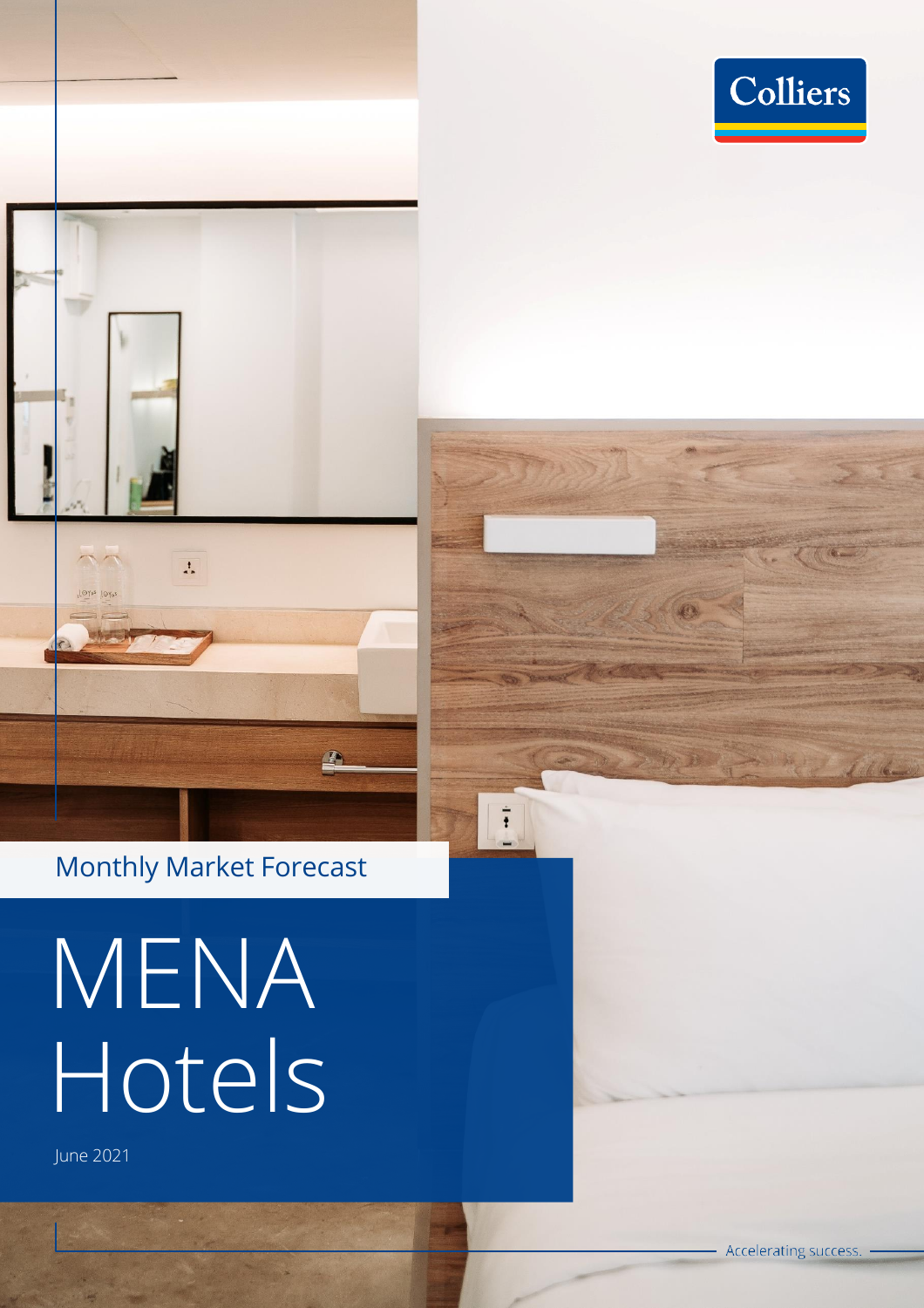### Market Forecast

### **Methodology**

#### **Forecast Context**

As we move through 2021, we begin to observe several markets build on recovery began in Q4 2020. Ongoing monitoring of the COVID-19 pandemic by government entities and other key touristic stakeholders has informed how markets open and close. While travel restrictions are easing, controlled and consistent growth is key to recovering, and in the future, improving on the hospitality performance in the key markets.

#### **Forecasting Methodology**

Any forecast is subject to a degree of uncertainty, COVID-19 has introduced a higher level for the hospitality industry. Data is sourced from the Colliers Hotels' database, STR Global and local statistics centres. 2019 has been used as the forecasting base. The analysis uses the latest available data but given the impact that COVID-19 has on the hotel market, changes in the recovery timeline will affect the forecast. Our forecast builds on the recovery which began in Q4 2020 and continues this recovery through FY 2021. The 2021 forecast accounts for hotel closures which June be prolonged as a result of COVID-19 or other forms of economic hardship.

#### **Forecast Coverage**

Considering the potential impact of COVID-19 on hotel performance, this publication has been prepared by Colliers, providing 2021 hotel occupancy forecasts for 25 submarkets in key MENA hospitality markets.



Recovery Stages







Impact of COVID-19

#### Key Market Movements

| <b>Market Movements from</b><br>previous forecast | <b>Forecasted</b><br><b>Occupancy</b><br>2021 | <b>Percentage</b><br>Point<br>change | <b>Trend</b> |
|---------------------------------------------------|-----------------------------------------------|--------------------------------------|--------------|
| Hurghada                                          | 46%                                           | 7.8 points                           |              |
| <b>Sharm El Sheikh</b>                            | 42%                                           | 5.4 points                           |              |
| <b>Ras Al Khaimah City</b>                        | 78%                                           | 1.2 points                           |              |
| Alexandria                                        | 59%                                           | -1.2 points                          |              |
| Madinah                                           | 35%                                           | -4.1 points                          |              |
| <b>Kuwait City</b>                                | 28%                                           | -7.8 points                          |              |

Source: STR; Colliers, 2021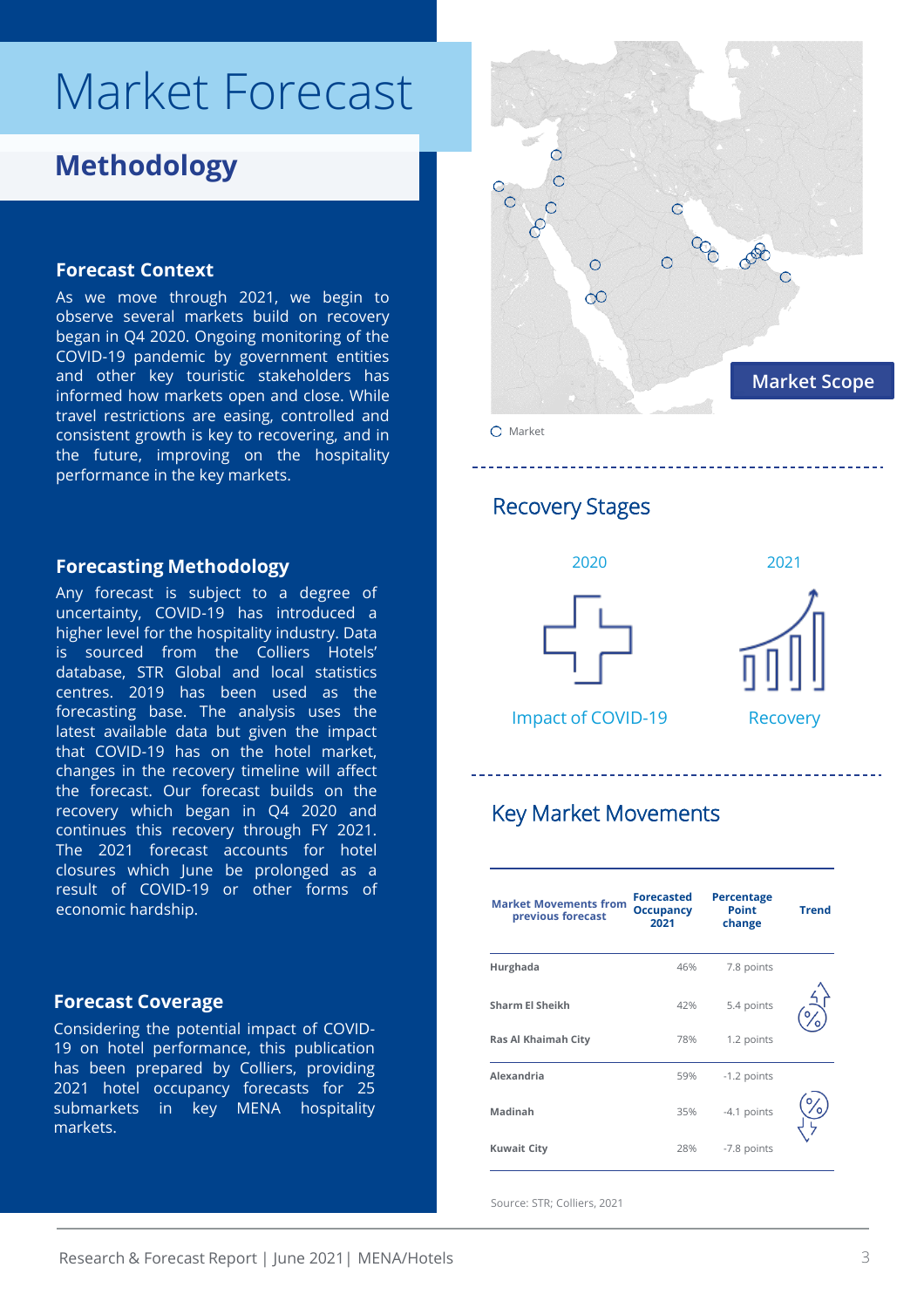# Market Forecast



#### **MENA Hotel Forecast**

Full Year Occupancy % Forecast 2021

|                | <b>City</b>     | <b>Market</b>               | 2021  |                                  |
|----------------|-----------------|-----------------------------|-------|----------------------------------|
| <b>Country</b> |                 |                             | Occ % | <b>YoY Occupancy</b><br>Variance |
| <b>UAE</b>     | Dubai           | Dubai Creek / Festival City | 64    | 50%                              |
| <b>UAE</b>     | Dubai           | Sheikh Zayed Road / DIFC    | 62    | 46%                              |
| <b>UAE</b>     | Dubai           | Palm Jumeirah               | 68    | 59%                              |
| <b>UAE</b>     | Dubai           | Dubai Marina / JBR          | 71    | 38%                              |
| <b>UAE</b>     | Abu Dhabi       | Abu Dhabi Beach             | 54    | 14%                              |
| <b>UAE</b>     | Ras Al Khaimah  | Ras Al Khaimah City         | 78    | 12%                              |
| <b>UAE</b>     | Ras Al Khaimah  | Ras Al Khaimah Beach        | 58    | 31%                              |
| <b>UAE</b>     | Sharjah         | Sharjah                     | 58    | 26%                              |
| <b>UAE</b>     | Fujairah        | Fujairah                    | 54    | 14%                              |
| <b>KSA</b>     | Riyadh          | Riyadh                      | 54    | 8%                               |
| <b>KSA</b>     | Jeddah          | Jeddah                      | 55    | 43%                              |
| <b>KSA</b>     | Makkah          | Makkah                      | 28    | 35%                              |
| <b>KSA</b>     | Madinah         | Madinah                     | 35    | 33%                              |
| <b>KSA</b>     | Al Khobar       | Al Khobar                   | 53    | $-2%$                            |
| <b>Egypt</b>   | Cairo           | Cairo                       | 44    | 62%                              |
| Egypt          | Sharm El Sheikh | Sharm El Sheikh             | 42    | 81%                              |
| <b>Egypt</b>   | Hurghada        | Hurghada                    | 46    | 92%                              |
| Egypt          | Alexandria      | Alexandria                  | 59    | 31%                              |
| Oman           | Muscat          | Muscat                      | 44    | 78%                              |
| <b>Bahrain</b> | Manama          | Manama                      | 44    | 58%                              |
| <b>Kuwait</b>  | Kuwait City     | Kuwait City                 | 28    | 15%                              |
| <b>Jordan</b>  | Amman           | Amman                       | 32    | 35%                              |
| Jordan         | Aqaba           | Aqaba                       | 39    | 24%                              |
| Lebanon        | Beirut          | Beirut                      | 33    | 40%                              |
| Qatar          | Doha            | Doha                        | 67    | 12%                              |